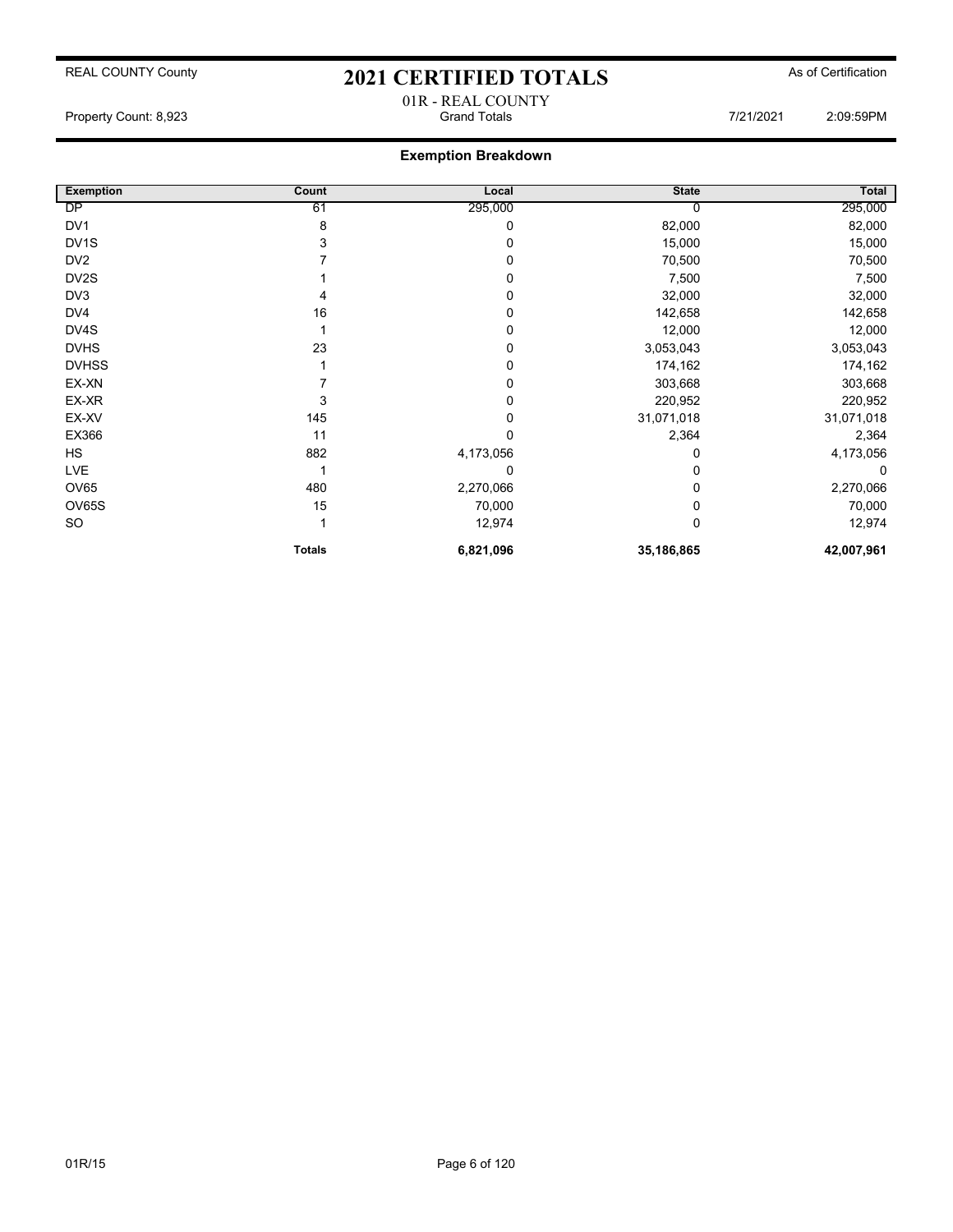### 02W - CITY OF CAMP WOOD Property Count: 573 Grand Totals 7/21/2021 2:09:59PM

| <b>Exemption</b> | Count         | Local   | <b>State</b> | Total     |
|------------------|---------------|---------|--------------|-----------|
| <b>DP</b>        | 18            | 51,000  |              | 51,000    |
| DV <sub>1</sub>  |               | 0       | 12,000       | 12,000    |
| DV <sub>3</sub>  |               | 0       | 12,000       | 12,000    |
| DV4              | 2             | 0       | 22,658       | 22,658    |
| <b>DVHS</b>      | っ             | 0       | 172,787      | 172,787   |
| EX-XN            |               | 0       | 18,505       | 18,505    |
| EX-XV            | 32            | 0       | 1,549,487    | 1,549,487 |
| EX366            | 8             | 0       | 1,252        | 1,252     |
| HS               | 123           | 594,000 | 0            | 594,000   |
| OV65             | 52            | 156,000 | 0            | 156,000   |
| <b>OV65S</b>     | 2             | 6,000   | 0            | 6,000     |
|                  | <b>Totals</b> | 807,000 | 1,788,689    | 2,595,689 |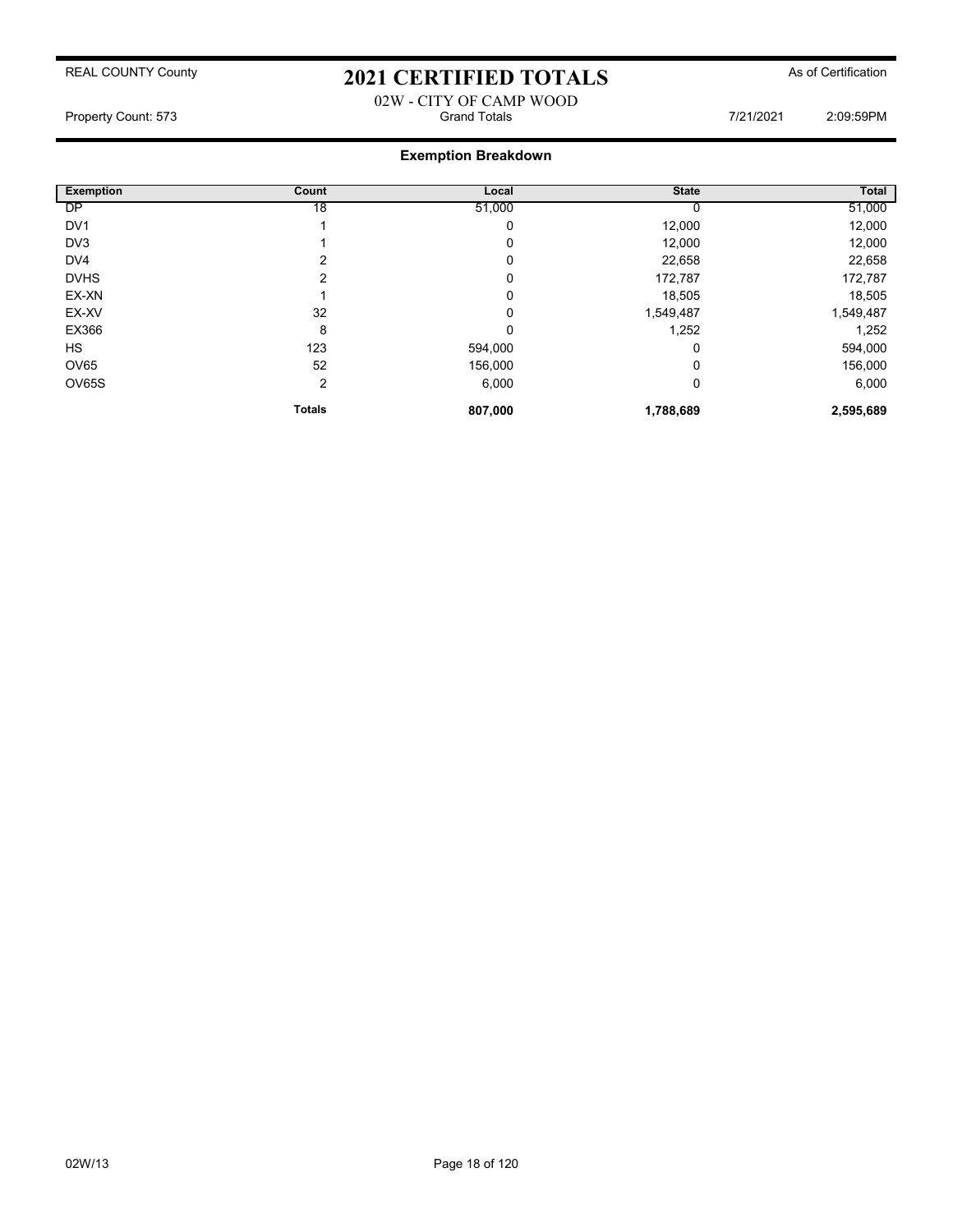## REAL COUNTY County **2021 CERTIFIED TOTALS** As of Certification 03L - LEAKEY ISD

Property Count: 5,871 Grand Totals 7/21/2021 2:09:59PM

| <b>Exemption</b>  | Count         | Local  | <b>State</b> | Total      |
|-------------------|---------------|--------|--------------|------------|
| DP                | 34            | 0      | 293,826      | 293,826    |
| DV <sub>1</sub>   | 4             | 0      | 48,000       | 48,000     |
| DV <sub>1</sub> S | 2             | 0      | 5,000        | 5,000      |
| DV <sub>2</sub>   | 5             | 0      | 49,981       | 49,981     |
| DV2S              |               | 0      | 7,500        | 7,500      |
| DV3               |               | 0      | 10,000       | 10,000     |
| DV4               | 14            | 0      | 120,000      | 120,000    |
| DV4S              |               | 0      | 12,000       | 12,000     |
| <b>DVHS</b>       | 16            | 0      | 2,218,907    | 2,218,907  |
| <b>DVHSS</b>      |               | 0      | 174,162      | 174,162    |
| EX-XN             | 6             | 0      | 285,163      | 285,163    |
| EX-XR             | 3             | 0      | 220,952      | 220,952    |
| EX-XV             | 81            | 0      | 18,552,254   | 18,552,254 |
| EX366             | 8             | 0      | 2,154        | 2,154      |
| <b>HS</b>         | 592           | 0      | 13,715,136   | 13,715,136 |
| <b>OV65</b>       | 336           | 0      | 3,004,026    | 3,004,026  |
| OV65S             | 12            | 0      | 96,731       | 96,731     |
| <b>SO</b>         |               | 12,974 | 0            | 12,974     |
|                   | <b>Totals</b> | 12,974 | 38,815,792   | 38,828,766 |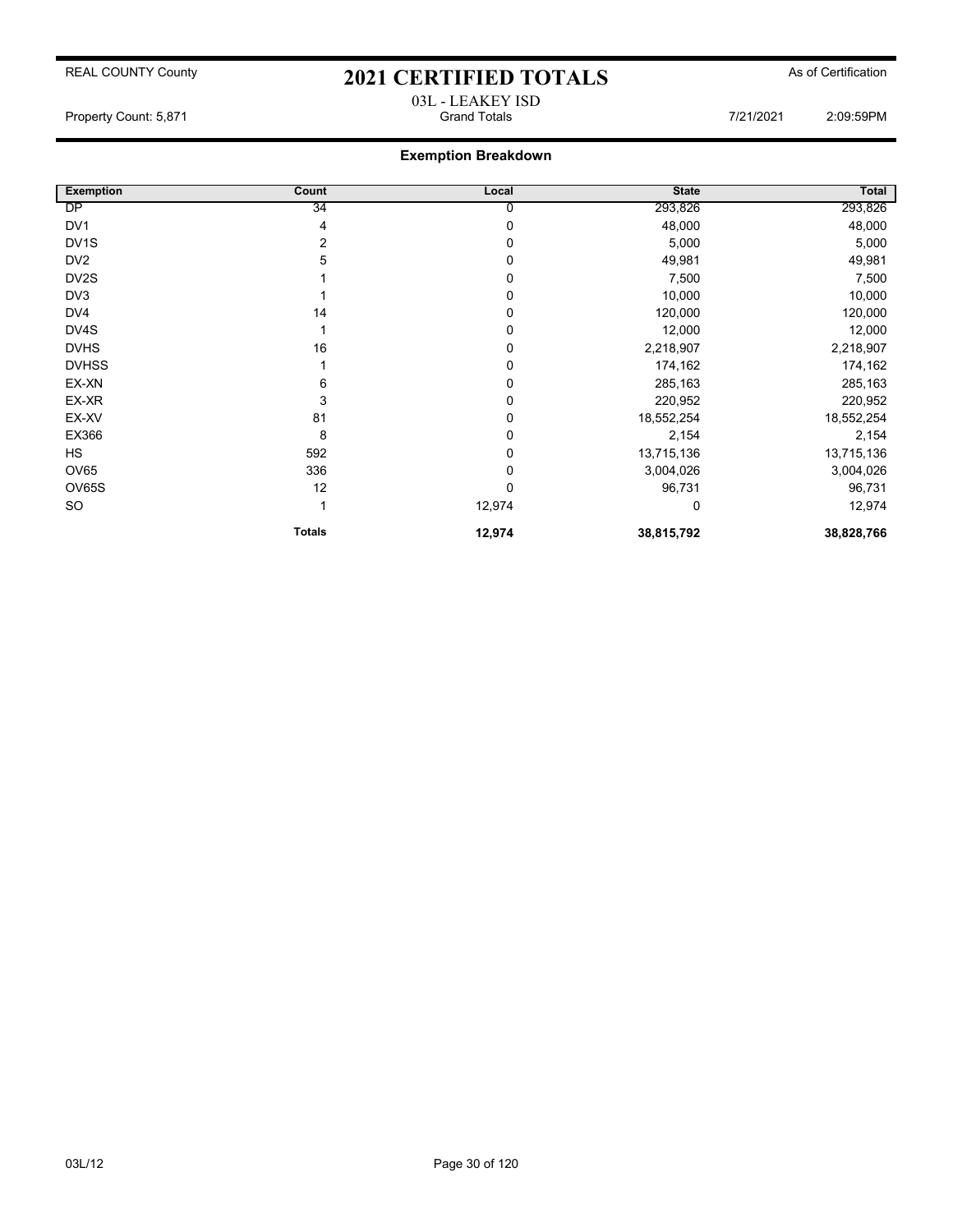### 03N - NUECES-CANYON CISD Property Count: 2,610 Grand Totals 7/21/2021 2:09:59PM

| <b>Exemption</b>  | Count         | Local    | <b>State</b> | Total      |
|-------------------|---------------|----------|--------------|------------|
| DP                | 25            | 0        | 160,000      | 160,000    |
| DV <sub>1</sub>   | 4             | 0        | 20,335       | 20,335     |
| DV <sub>1</sub> S |               | 0        |              | 0          |
| DV <sub>2</sub>   |               | 0        | 15,000       | 15,000     |
| DV3               |               | 0        | 22,000       | 22,000     |
| DV4               |               | 0        | 22,658       | 22,658     |
| <b>DVHS</b>       |               | $\Omega$ | 549,136      | 549,136    |
| EX-XN             |               | $\Omega$ | 18,505       | 18,505     |
| EX-XV             | 63            | 0        | 12,355,545   | 12,355,545 |
| EX366             | 9             | $\Omega$ | 1,533        | 1,533      |
| <b>HS</b>         | 277           | 0        | 6,251,620    | 6,251,620  |
| <b>LVE</b>        |               | 0        | 0            | 0          |
| OV65              | 137           | 0        | 1,059,942    | 1,059,942  |
| OV65S             | 3             | 0        | 23,581       | 23,581     |
|                   | <b>Totals</b> | 0        | 20,499,855   | 20,499,855 |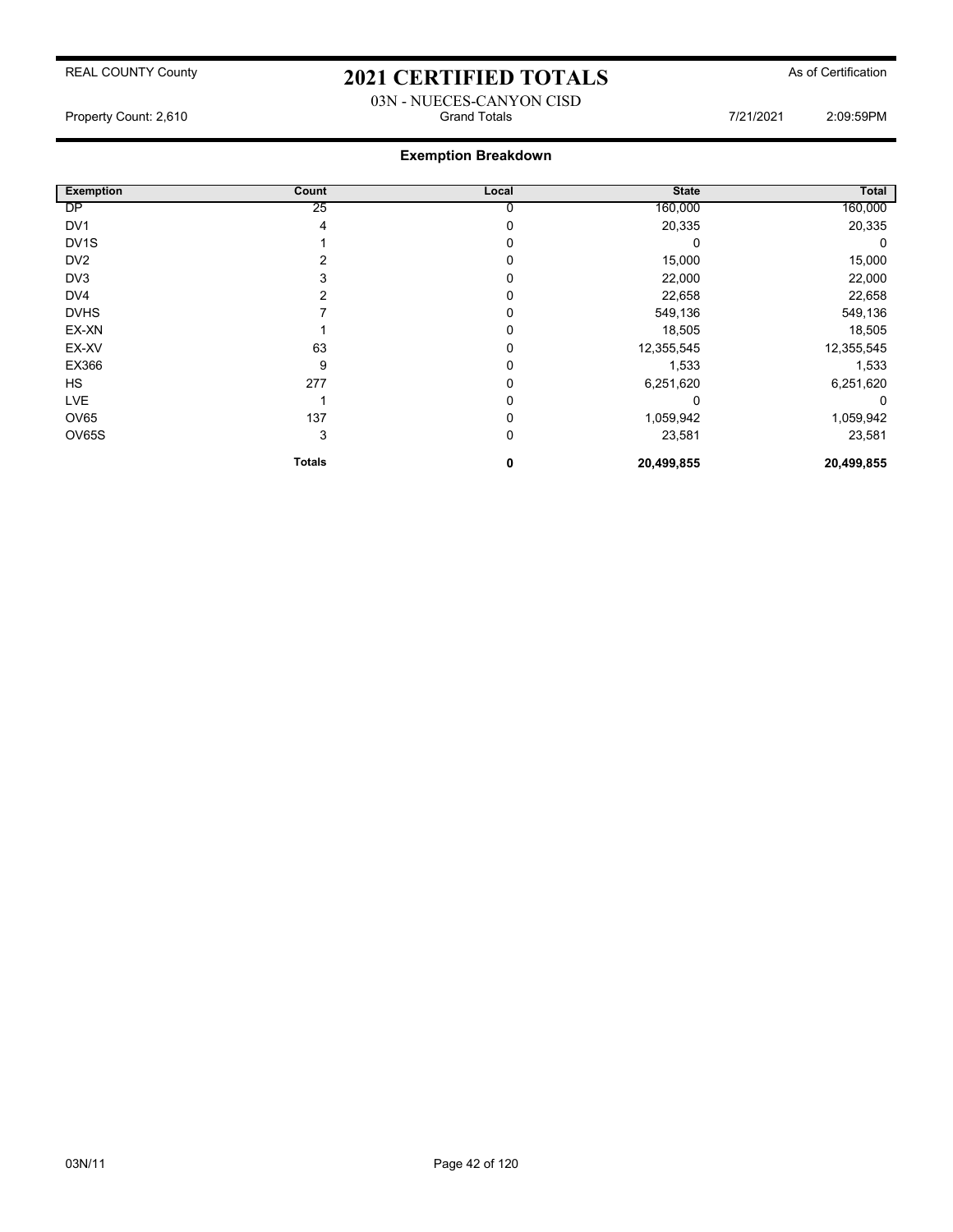# 03T - UTOPIA ISD

Property Count: 204 **Count: 204** Grand Totals **Count: 204** Grand Totals **7/21/2021** 2:09:59PM

| <b>Exemption</b> | Count         | Local | <b>State</b> | <b>Total</b> |
|------------------|---------------|-------|--------------|--------------|
| ΗS               |               |       | 100,000      | 100,000      |
| <b>OV65</b>      |               |       | 10,000       | 10,000       |
|                  | <b>Totals</b> |       | 110,000      | 110,000      |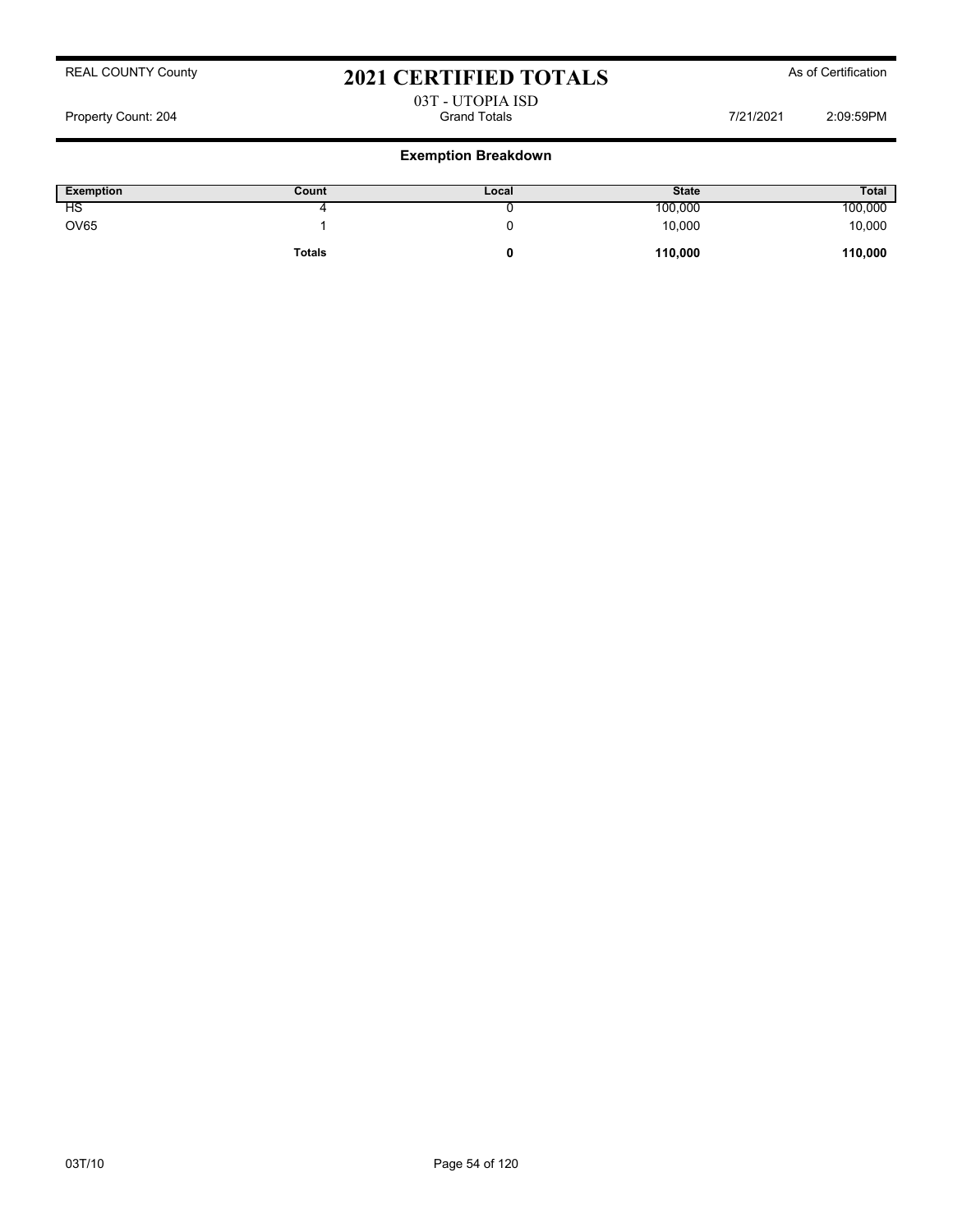## 03U - UVALDE ISD Property Count: 241 **Property Count: 241** Crand Totals **Grand Totals** 7/21/2021 2:09:59PM

| <b>Exemption</b> | Count         | Local | <b>State</b> | <b>Total</b> |
|------------------|---------------|-------|--------------|--------------|
| DP               |               | ັ     | 20,000       | 20,000       |
| EX-XV            |               | 0     | 163,219      | 163,219      |
| HS               | 9             | 0     | 196,911      | 196,911      |
| <b>OV65</b>      | 6             | 0     | 40,000       | 40,000       |
|                  | <b>Totals</b> | 0     | 420,130      | 420,130      |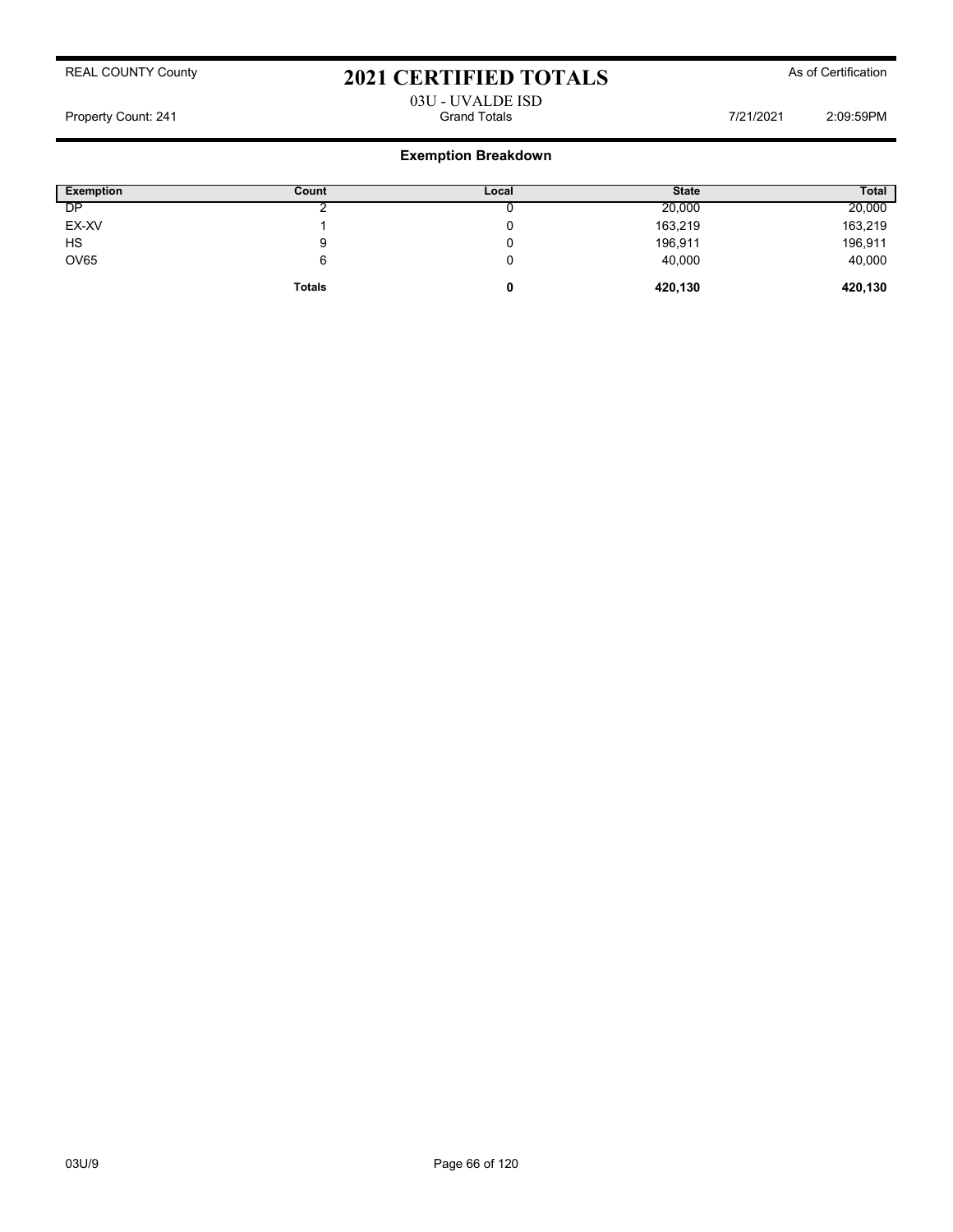041 - REAL-EDWARDS CONSER<br>Grand Totals Property Count: 8,919 **Count: 8,919** Crand Totals **Grand Totals Count: 8,919** 2:09:59PM

| <b>Exemption</b>  | Count         | Local  | <b>State</b> | Total      |
|-------------------|---------------|--------|--------------|------------|
| DV <sub>1</sub>   | 8             | 0      | 82,000       | 82,000     |
| DV <sub>1</sub> S | 3             | 0      | 15,000       | 15,000     |
| DV <sub>2</sub>   |               | 0      | 70,500       | 70,500     |
| DV <sub>2</sub> S |               | 0      | 7,500        | 7,500      |
| DV3               | 4             | 0      | 32,000       | 32,000     |
| DV4               | 16            | 0      | 142,658      | 142,658    |
| DV4S              |               | 0      | 12,000       | 12,000     |
| <b>DVHS</b>       | 23            | 0      | 3,053,043    | 3,053,043  |
| <b>DVHSS</b>      |               | 0      | 174,162      | 174,162    |
| EX-XN             |               | 0      | 303,668      | 303,668    |
| EX-XR             | 3             | 0      | 220,952      | 220,952    |
| EX-XV             | 145           | 0      | 31,071,018   | 31,071,018 |
| EX366             | 10            | 0      | 2,314        | 2,314      |
| <b>LVE</b>        |               | 0      | 0            | 0          |
| SO                |               | 12,974 | 0            | 12,974     |
|                   | <b>Totals</b> | 12,974 | 35,186,815   | 35,199,789 |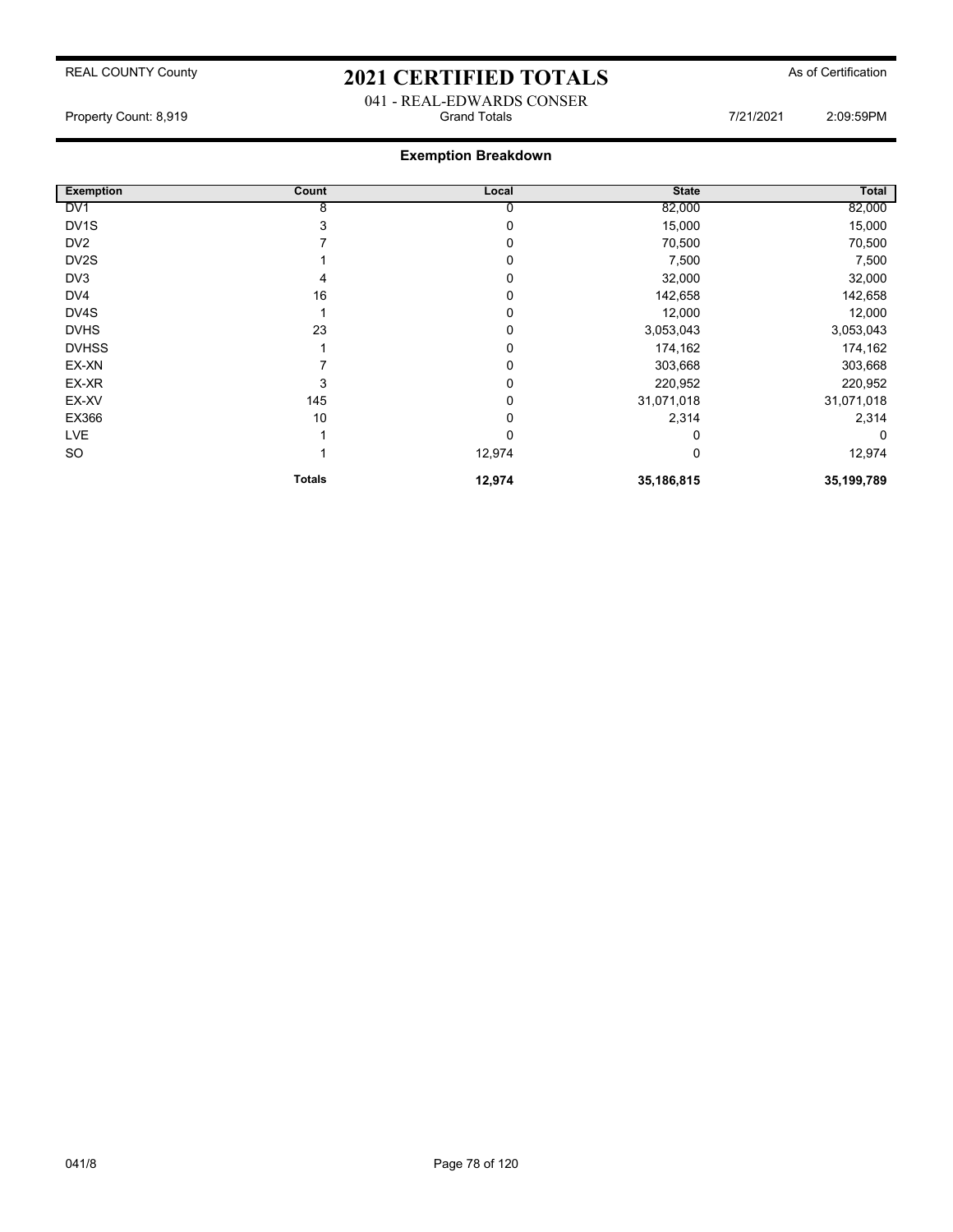05J - SWTJC

## **Exemption Breakdown**

| <b>Exemption</b>  | Count         | Local     | <b>State</b> | <b>Total</b> |
|-------------------|---------------|-----------|--------------|--------------|
| DP                | 60            | 174,000   |              | 174,000      |
| DV <sub>1</sub>   | 8             | 0         | 82,000       | 82,000       |
| DV <sub>1</sub> S | 3             | 0         | 15,000       | 15,000       |
| DV <sub>2</sub>   | 6             | 0         | 58,500       | 58,500       |
| DV <sub>2</sub> S |               | 0         | 7,500        | 7,500        |
| DV3               | 4             | 0         | 32,000       | 32,000       |
| DV4               | 14            | 0         | 118,658      | 118,658      |
| DV4S              |               | 0         | 12,000       | 12,000       |
| <b>DVHS</b>       | 23            | 0         | 3,053,043    | 3,053,043    |
| <b>DVHSS</b>      |               | 0         | 174,162      | 174,162      |
| EX-XN             |               | 0         | 303,668      | 303,668      |
| EX-XR             | 3             | 0         | 220,952      | 220,952      |
| EX-XV             | 145           | 0         | 31,071,018   | 31,071,018   |
| EX366             | 9             | 0         | 2,212        | 2,212        |
| <b>LVE</b>        |               | 0         |              | $\Omega$     |
| OV65              | 474           | 1,347,961 |              | 1,347,961    |
| OV65S             | 15            | 42,000    |              | 42,000       |
| SO                |               | 12,974    | 0            | 12,974       |
|                   | <b>Totals</b> | 1,576,935 | 35,150,713   | 36,727,648   |

Property Count: 8,194 **Count: 8,194** Crand Totals **Count: 8,194** Crand Totals **COUNT: 8,194** 2:09:59PM